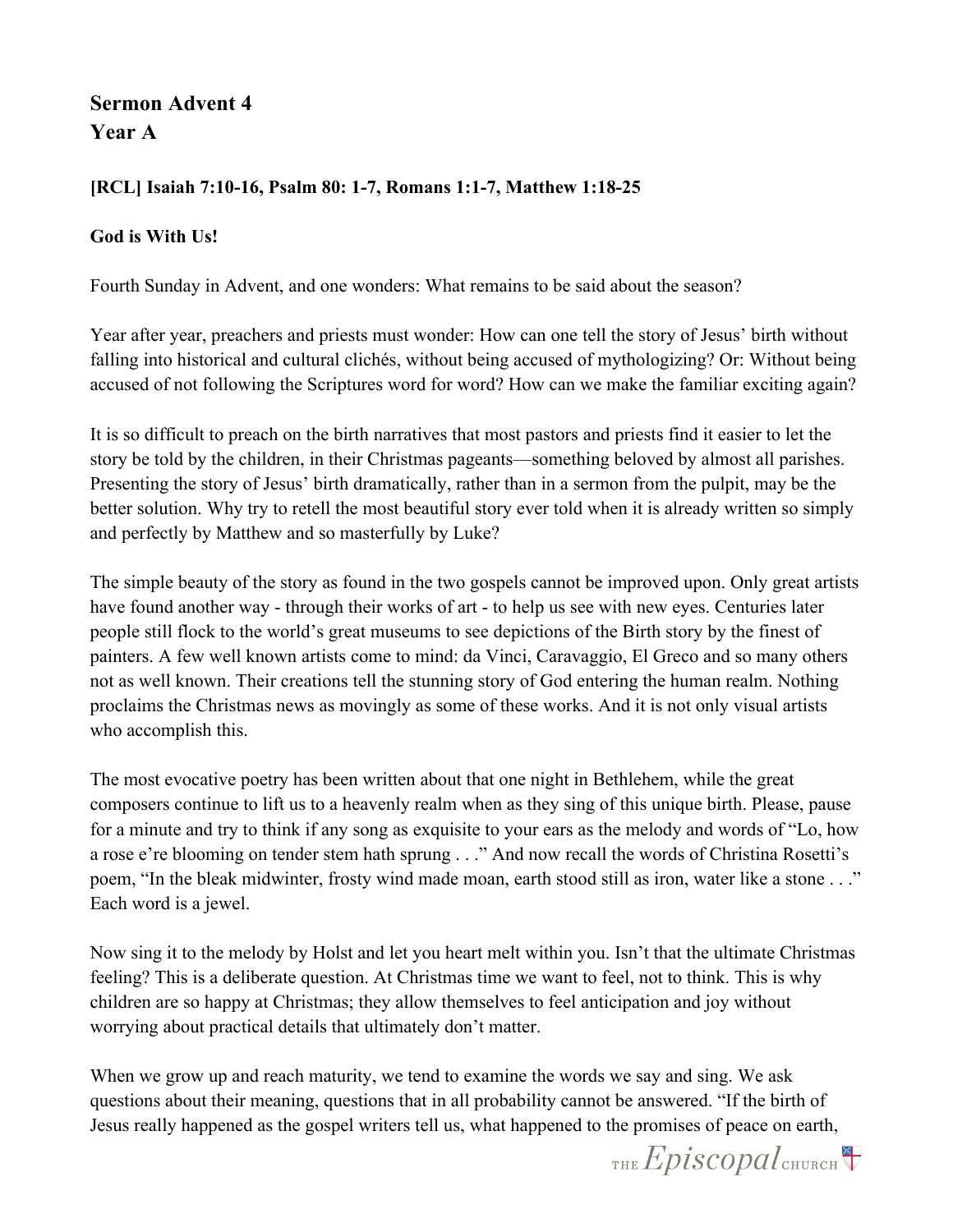good will toward all human beings?" After we look at the world around us and despair of the answers we do receive, many of us turn to books and theology, and that too is helpful. It is good to examine the questions, but let us admit it: these are at best intellectual exercises.

Let us instead throw ourselves into the music and drama of the story and perhaps then we shall find peace and even joy. It is undeniable that visual art, music, poetry, and drama take us out of ourselves as they communicate the gospel story in ways that bring us peace and even joy. The story of Jesus from his birth to his death and resurrection is the perfect drama.

The great Dorothy L Sayers in her masterpiece, *The Man Born to Be King*, writes that for the dramatist the theology in the story of Jesus "locks the whole structure into a massive intellectual coherence." She continues: "It is scarcely possible to build up anything lopsided, trivial, or unsound on that steely and gigantic framework." And she fulfilled this conviction by writing, in 1943, her twelve radio plays on "The Man Born to Be King." Very few had attempted a dramatic presentation of the life of Jesus before her. Only medieval plays and the depiction in Oberammergau had done so. Yet, the ancient Greeks worshiped by going to the theater; seeing the great tragedies of their myths was a religious experience. Theater started as a religious expression.

We also, citizens of this already troubled twenty-first century, enjoy the emotional appreciation of the nativity story fully when we see it acted out. But it doesn't mean much in the long run unless we make the effort to move from the enjoyment and emotion to this "massive intellectual coherence" which is so effective as drama. We cannot remain starry-eyed in the worship of an infant; we must move forward to the ministry of the man Jesus without losing the mystery of the divine drama. How can we possibly tell in ordinary words this stunning, startling event of God's breaking through in what has been called "the scandal of particularity," of the Timeless entering Time?

It so troubling to many of us in this season to talk to Christians who speak of the coming of Jesus without trembling at the thought of the Incarnation, of God deliberately taking on flesh! This fearful, truly awesome reality has become so ordinary for us that we mention it without really taking it in. It is such an unprecedented event, this unique event in history, that Matthew and Luke tell it in the simplest terms but with heavenly imagery.

And therein lies the drama. A very pregnant virgin and her husband travel over difficult terrain from Nazareth to Bethlehem. Both the virgin and her future husband are visited by angels. Angels break through and sing of glory after the baby is born, while animals and the poorest of the poor gather around a little baby to sing of peace and good will. How else can something so dramatic be told in order to shake us out of complacency?

St. Paul gives it a try in the opening greeting of his letter to the Romans, the passage we read today, and ends up trying to contain the immense drama in 102 Greek words that form one long sentence. He speaks of ". . . his Son, who descended from David according to the flesh and was declared Son of God with power according to the spirit of holiness by resurrection from the dead," and the sentence is still

THE Episcopal CHURCH